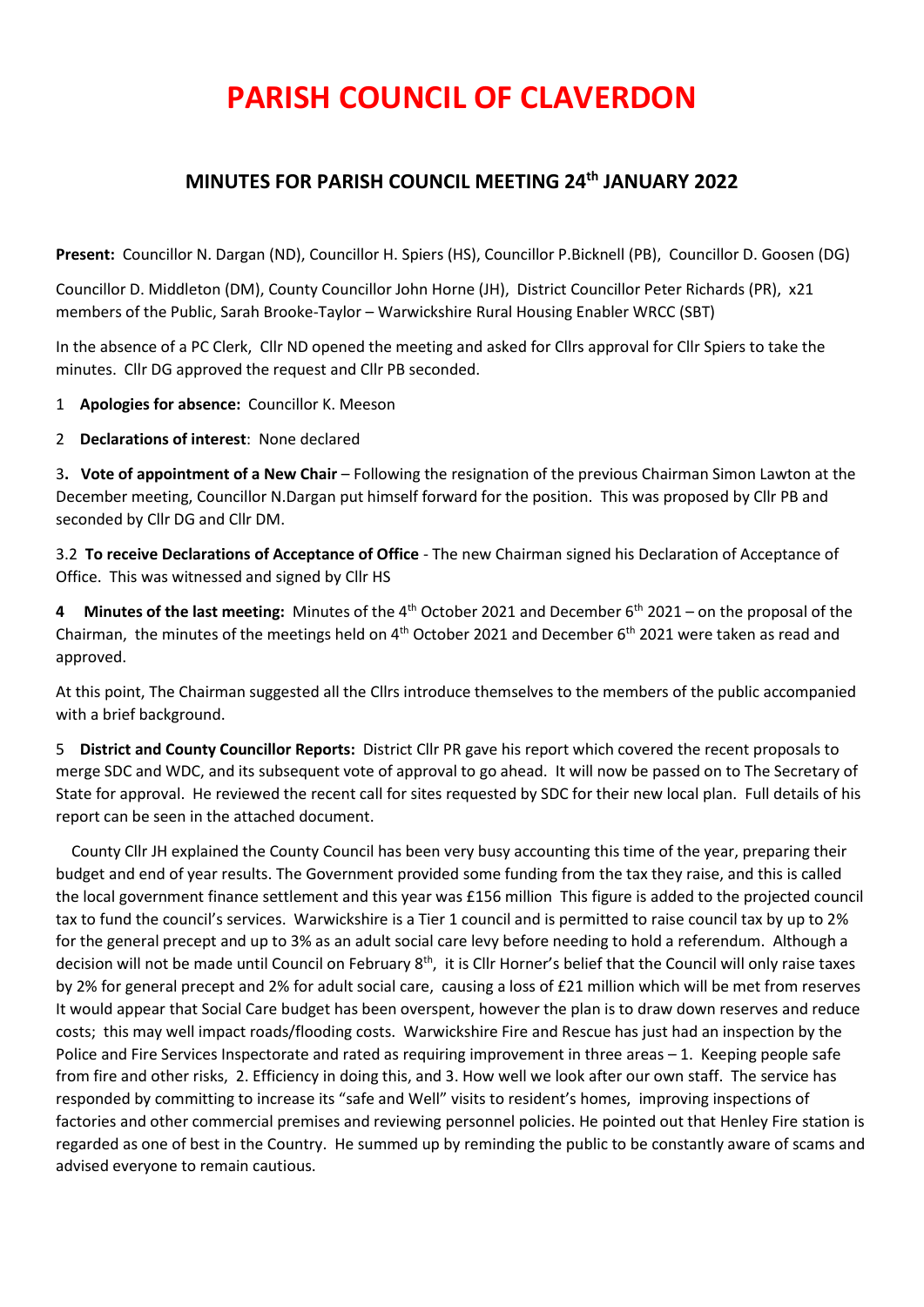#### **6 Public Forum**

 A member of the public stated they were hopeful the CPC would acknowledge how much the outgoing Chairman Simon Lawton had been appreciated by the village, and that he had done a sterling job over the years in office. Chairman ND echoed these sentiments, and explained that the PC would be addressing this later on in the meeting.

A gentleman asked if the PC had any update on the planning permission for lights at the tennis club – the Chairman replied that the PC intend to review where we are and what our role is from a legal point of view, and we would update the tennis club in due course.

A member of the public enquired if there is anything being done about the continuing problem of traffic speeding through the village, which is used like a "racetrack". Was it possible to have another flashing speed sign? Cllr JH suggested the residents should petition the local Police Neighbourhood Team to increase speed checks. JH will follow this up. Cllrs pointed out that the Police Speed Van does regularly positions itself in the layby opposite The Crown, as it can no longer use the layby by The Old Police House, however it does not seem to be there at busy times of the day.

It was also noted that parking on pavement is becoming a regular problem, causing safety issues for pedestrians. (please note that the following day –  $25^{TH}$  January – the Police Speed Van was parked in the layby opposite the Crown from 2.30-4.00pm)

**7 Housing in Claverdon** – Sarah Brooke-Taylor introduced herself, explaining her role as rural housing enabler who reports back to SDC. She explained that following the October meeting, it became evident during the discussions, that there was an identified need and desire for shared ownership affordable housing, and the way forward would be to have a new Housing Needs Survey to officially gain evidence for this need, which could be presented to SDC. Chairman ND commented that he felt the younger residents of our community would like and welcome the opportunity to "buy" in the shared ownership scheme, and have an opportunity to remain living in the village. All Councillors were in agreement that we should carry out a new survey, and SBT advised there would be no costs to CPC. The Chairman was hopeful we could liaise with this as soon as a new clerk is appointed.

8 Planning - The Chairman read out the planning items on the agenda with the comments on the responses from items **listed in 8.1 – 8.2.11** of the agenda

**8.3.1 -8.3.3** It was agreed that these planning issues would be reviewed and commented on after the meeting, especially as it was unclear which property – The Old Butchers Shop – was referring to.

**9 Internal Audit.** The chairman suggested the PC have a smaller working group to address and review the findings of the audit, liaise with the Football Club and Cricket Club at a separate meeting in the new pavilion Due to Covid restrictions, the opening and use of the new pavilion has been put on hold, however it is hoped the PC can now move forward with negotiations. It was agreed that all items in  $9.1 - 9.7$  could be discussed and addressed during these proposed meetings.

**10 Police, CLASP and CASE** – No update as everything is running smoothly, and reported crime in the village continues to be at a minimum. Cllr HS and Les Edwards expressed how useful the ANPR cameras are to the police, and we are often asked for help and information.

**11 Recreation Field** - Items 11.1.1-11.1.4 of the agenda will be addressed at the proposed meetings with the two sports clubs referred to above.

**11.2.1. Update on Playground field issues and agree proposals to move forward -** Chairman ND advised that the fitting of gym equipment has already been paid for, and the contractor will be contacted about erecting it.

**11.2.2 - 11.2.3** The Rospa report was reviewed and noted, and it was agreed that the recommendations to move the fence further away from the Supernova and finger traps on the gates could be discussed and quoted for when the Contractor visits DG on site to review the broken fencing. It was the PC's opinion that the play area can be